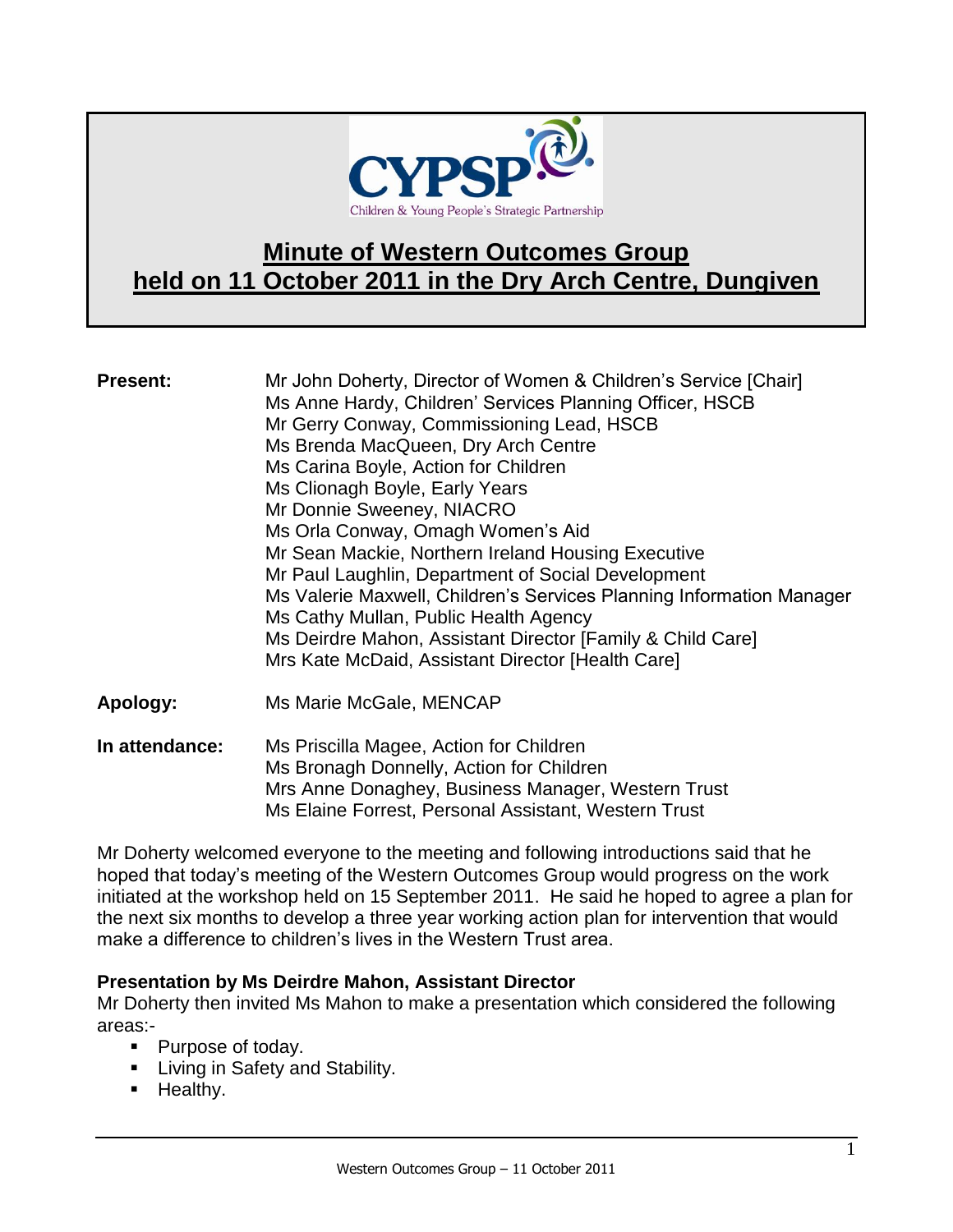- **Enjoying, Learning and Achieving.**
- **Economic and Environmental Wellbeing.**
- Process.
- Ready for School.

Mr Doherty noted that it was important to have one coherent structure to merge different initiatives. Mr Conway agreed and said it matter of bringing the right peole together, with the right resources to ensure better outcomes for children. Mr Conway confirmed that all Outcomes Groups had received £100,000 in-year.

Mr Laughlin outlined the background to CWDA, its importance, and the need to make it part of the Western Outcomes Group and to reflect it in the action plan.

Members then broke up into small groups to discuss work already being undertaken in respect of early intervention within their own organisations and communities.

## **Actions and Next Steps:-**

## **Membership**

- Ms Hardy to follow up on representation from PSNI and Local Councils.
- $\triangleright$  Mr Doherty to follow up on the availability of Education Board representative.
- $\triangleright$  Nominations from voluntary and community representatives are to filled using a co-option process, managed through Children in Northern Ireland and NICVA. The closing date for nominations has been extended to 28 October 2011.

## **Locality Planning Groups**

- Ms Magee/Ms Donnelly to circulate details of members of Locality Planning Group.
- $\triangleright$  It was suggested that a presentation on the work of the Locality Planning Group be made to the Western Outcomes Group.
- $\triangleright$  Locality Planning Group to bring back local priorities to the next meeting of the Western Outcomes Group on 17 November 2011.

## **Finance and Commissioning Process**

- $\triangleright$  It was agreed that a small sub group, co-ordinated by Ms Magee & Ms Donnelly, would review funding applications. The following members agreed to join the sub group – Ms Mahon, Mrs Hardy, Ms Mullan, Mr Mackie, Ms Boyle, Mr Conway.
- Members agreed to communicate service pressures to locality representatives.
- $\triangleright$  Mr Conway agreed to send Mr Andrew Hawthorne a copy of the previous commissioning process used by the Western Area Children and Young People's Committee. Mrs Hardy advised that a standardised commissioning framework was being devised regionally to ensure transparency.
- $\triangleright$  Establishment of a long term commissioning sub group.